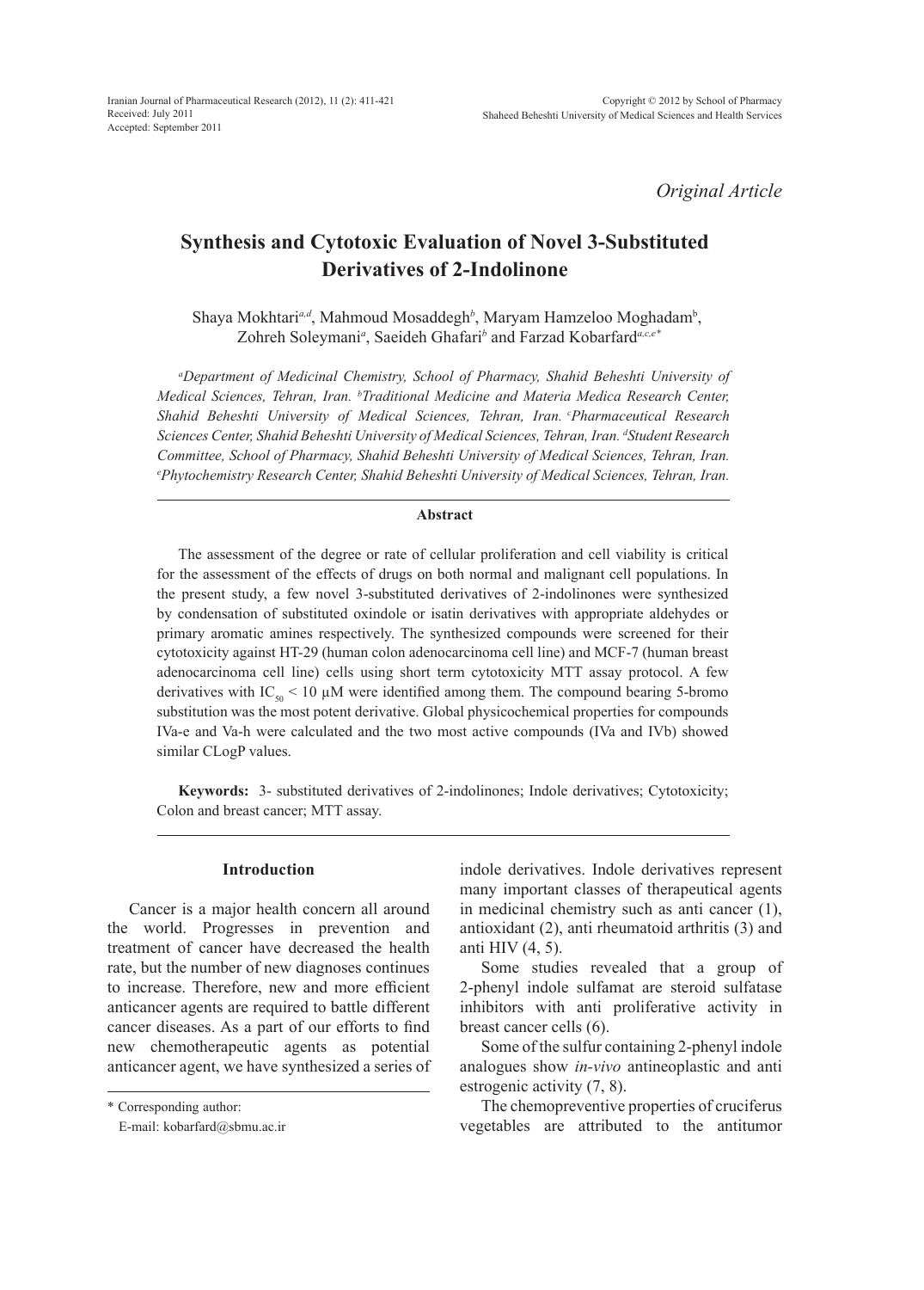

**Figure 1.** Two biologically effective indole structures.

activity of indole-3-carbinol (Figure 1) and its metabolic derivatives, which have shown great potential for both prevention and treatment of cancer through numerous mechanisms such as induction of apoptosis and cell cycle arrest, antiestrogenic activity, gene expression modulation and prevention of carcinogen-DNA adduct formation (9,10).

Olgen *et al.* have viewed indole ring as heterocyclic ATP analogue and discovered a few new indole derivatives with tyrosine kinase inhibitory activity. They have reported that 1-benzyl-indole-2-piperidinoethyl carboxylate is a potent inhibitor of Src tyrosine kinase with IC<sub>50</sub> of 1.34  $\mu$ M (11) (Figure 1).<br>They also introduced

introduced a series of 3-(substituted-benzylidene)-1,3-dihydro-indolin-2-thione derivatives and their corresponding indolin-2-one congeners and evaluated their ability to inhibit Src PTK. In this study, (Z)-3-(4`-dimethylaminobenzylidene)-1, 3-dihydro-indolin-2-thion (II) and (Z)-3-(2`, 6`-dichlorobenzylidene)-1,3dihydro-indolin-2 thion (III), were identified as moderately active Src PTK inhibitors with  $IC_{50}$  of 21.91 and

21.20  $\mu$ M respectively (12) (Figure 2).

In an effort to find novel indole-based compounds with potential anticancer activity, a few 3-benzylidene indole-2-one and 3-phenylimino indole-2-one derivatives were synthesized and evaluated for their cytotoxic activity against HT-29 (human colon adenocarcinoma cell line) and MCF7 (human breast adenocarcinoma cell line) using short term cytotoxicity MTT assay protocol. It is proven that thyrosine kinases of the Src family (SFK) are frequently deregulated in human colorectal cancer (CRC) (13).The overexpression of thyrosine kinases in high percentages in human breast cancers is also well documented (14).

A series of thirteen 3-benzylidene indole-2-ones and 3-phenyliminoindole-2-ones  $(IV<sub>a-e</sub>)$ and  $V_{a-b}$ ) were prepared in our lab as shown in (Table 1). These compounds were screened for their cytotoxic activities against colon (HT29) and breast (MCF7) cancer cell lines.

Compounds  $IV_{\text{age}}$  were synthesized by condensation of appropriate indole-2-one with different aromatic aldehydes in the presence of



**Figure 2.** Chemical structure of (II) and (III) which are moderately active Src PTK inhibitor.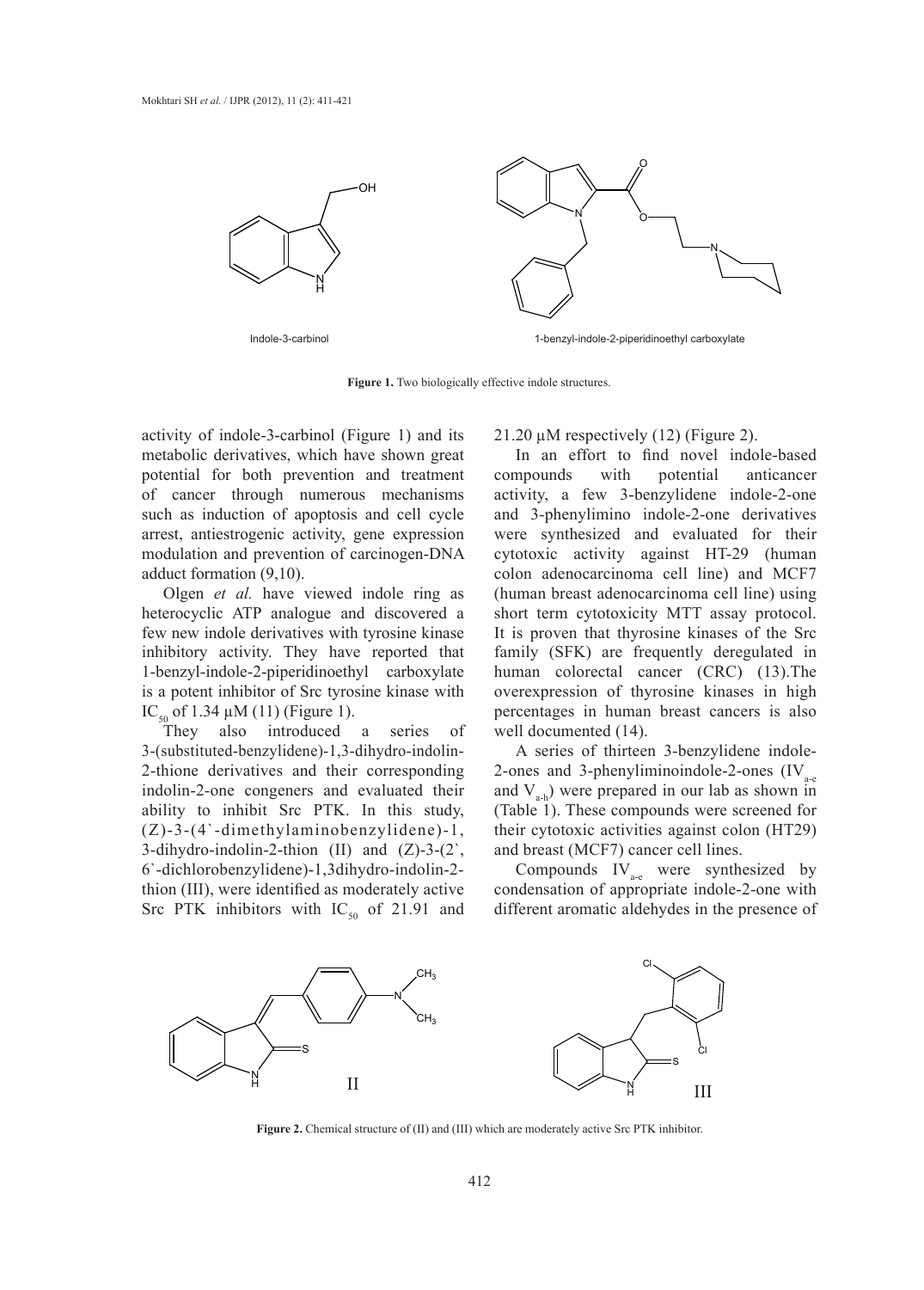

**Figure 3.** Compounds  $IV_{\text{a-e}}$  synthesis scheme.

piperidine as base (Figure 3).

In the case of compound  $IV_e$  the aldehyde was synthesized in three steps starting from 4-(bromomethyl)benzonitrile (Figure 4).

Compounds  $V_{a-h}$  were synthesized by condensation of the appropriate isatin derivatives with the proper aromatic amines in the presence of acetic acid (Figure 5).

### **Experimental**

#### *Chemistry*

All solvents, reagents and catalysts were of analytical grade and used without further purification. The melting points (°C) were determined by open capillary method on an Electrothermal melting point apparatus and

were uncorrected. The purity of compounds was confirmed by thin layer chromatography using Whatman Sil G/UV<sub>254</sub> silica gel plates as the stationary phase and with suitable mobile phase with fluorescent indicator, and the spots were visualized under 254 and 366 nm illumination. Infrared spectra were recorded as thin films on KBr plates with  $v_{\text{max}}$  in inverse centimeters. 1 H NMR spectra were recorded on a Bruker DRX**-**Avance (500 MHz) and or (250 MHz) spectrometer using DMSO-d6 and CDCl<sub>3</sub> as solvents and Chemical shift values are expressed in ppm (parts per million) relative to tetramethylsilane (TMS) as internal standard;  $s = singlet, d = doublet, dd = double doublet,$  $t =$  triplet,  $q =$  quartet,  $m =$  multiplet, brs = broad singlet. Mass analyses were performed



**Figure 4.** Synthesis of 4-((4-methylpiperazin-1-yl) methyl)benzaldehyde (4); (a)Dibenzoyl peroxide, NBS, CCl<sub>4</sub>, reflux, 24 h; (b) 4-methylpiperazine, CHCl<sub>3</sub>, 24 h; (c) Raney Nickel alloy, formic acid 75%, reflux, 2 h.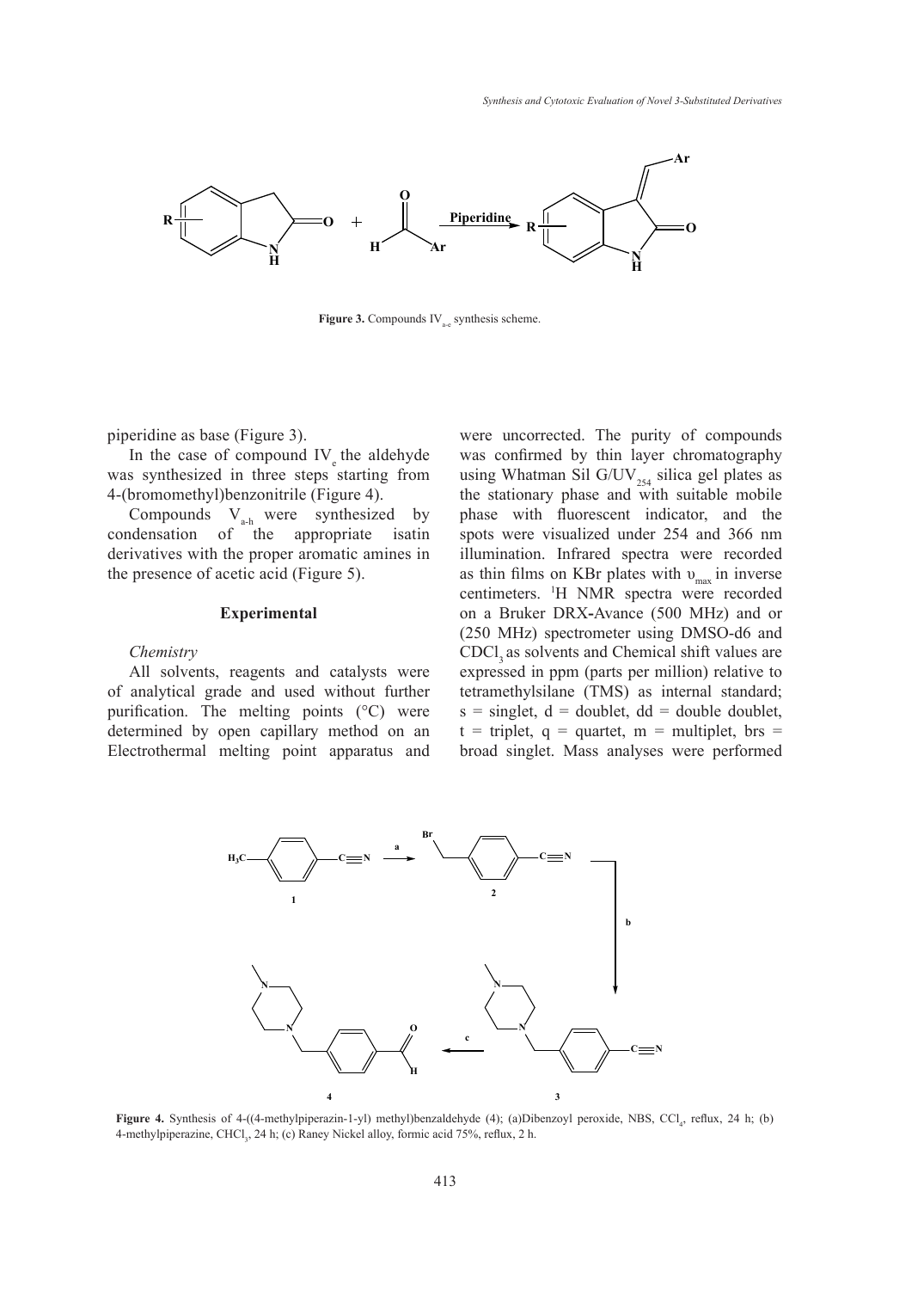

**Table1.** Chemical structute of synthesized 3-benzylidene indole-2-ones (IV<sub>am</sub>) and 3-phenyliminoindole-2-ones (V<sub>am</sub>).



**6' 5'**

with an Agilent 6400 Series equipped with an electrospray ionization source (capillary voltage at 4000V, nebulizing gas temperature at 300 °C, nebulizing gas flow at 12 L/min). All the compounds were analyzed for C, H, N, and S on a Costech model 4010 and agreed with the proposed structures within  $\pm$  0.4% of the theoretical values.

*General procedure for synthesis of 3-(Substituted benzylidenyl)-indolin-2-one analogues (Compounds IVa-e)*

A reaction mixture of the proper oxindole (1 equiv), aldehyde (1.2 equiv), and piperidine (0.1 equiv) in ethanol (1-2 mL/1 μmol oxindole) was stirred at 90 °C for 3-5 h (15). After the mixture cooled, the precipitate was filtered, washed with cold ethanol and hexane and recrystallized from suitable solvent to give the target compound.

*4-((5-bromo-2-oxoindolin-3-ylidene)methyl) benzonitrile (IVa )*

Yield 58%, mp 267-272.5 °C (dec.); ethanol; IR (KBr)  $v_{\text{max}}$  3195 (NH), 2246(nitrile), 1712 (C=O), 1613 cm-1; 1 H NMR (250 MHz, DMSO-*d*6) *δ* 10.86 (s,1H, NH),8.4 (d, 2H , *J=* 8.25 ; H-3`,5`),7.9 (m), 7.71 (s,1H, H-vinyl), 7.4 (m), 6.83 (dd, 2H, *J=15, 8.2*5; H-2`,6`), mixture of Z and E isomers ;  $^{13}$ C-NMR (62.9) MHz, DMSO-*d*6) *δ* 116.2, 116.7, 116.9, 117.5, 117.9, 123.2, 123.4, 127.1, 127.9, 129.5, 131.2, 133.1, 133.3, 134.6, 136.6, 136.8, 137.3,137.8, 140, 140.7, 142.6, 143.6, 145, 147.1, 171.1, 172.4 ; ESI-MS: Observed (  $M+H^+$  )= 325, 327 (M+Na<sup>+</sup>) = 347, 349. Calcd for  $C_{16}H_9BrN_2O = 325.16$ ; Anal. Found: C, 59.21; H, 2.78; Br, 24.59; N, 8.60; O, 4.91. Calcd for  $C_{16}H_{9}BrN_{2}O$ : C, 59.10; H, 2.79; Br, 24.57; N, 8.62; O, 4.92%.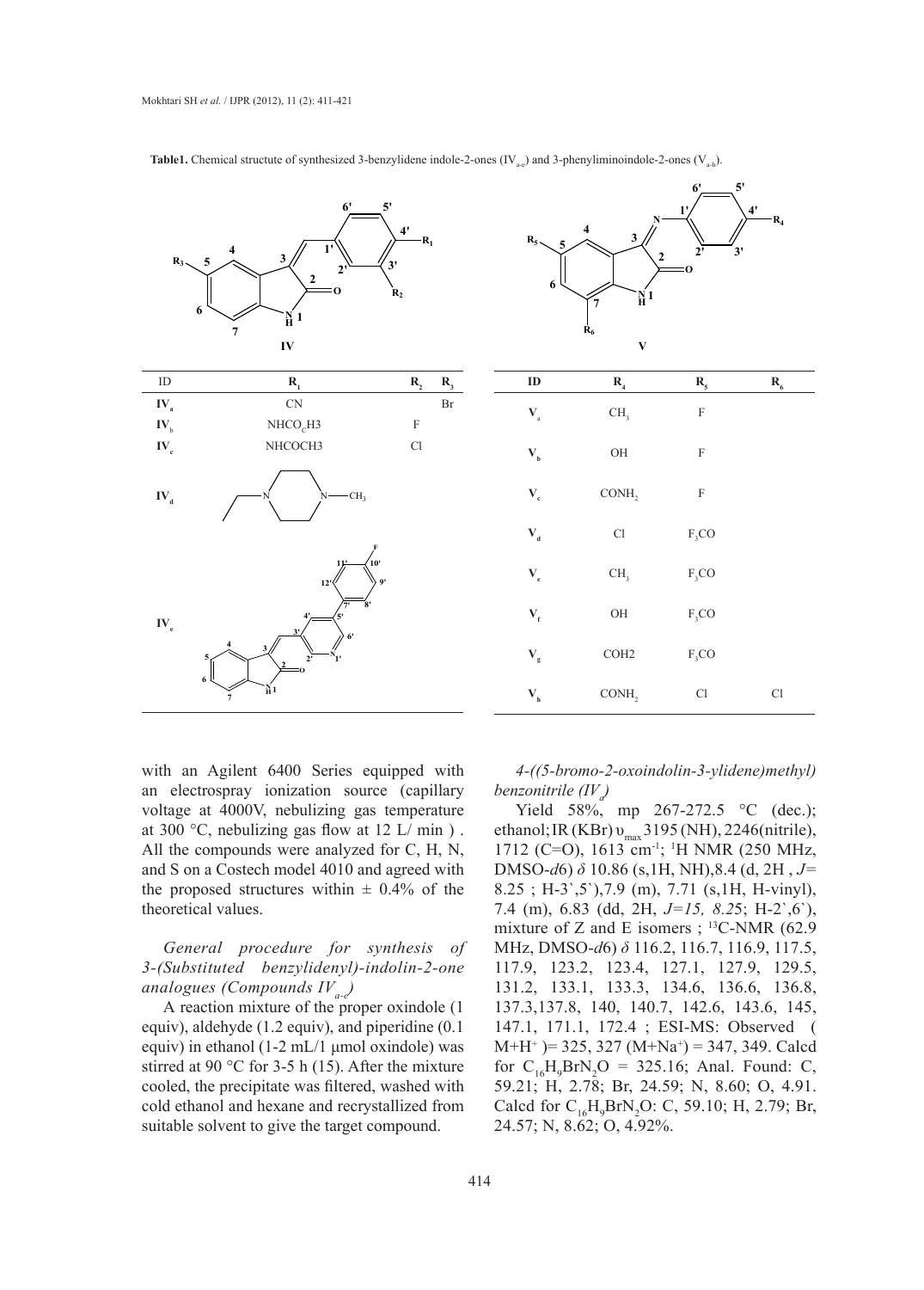

**Figure 5.** Compounds  $V_{a-h}$  synthesis scheme.

*N-(2-fluoro-4-((2-oxoin dolin-3-ylidene) methyl)phenyl)acetamide*  $\left(\frac{IV}{b}\right)$ 

Yield 15%, mp 249-252 °C (dec.); ethanol; IR (KBr)  $v_{\text{max}}$  3185 (NH), 3175(NH of acetamide), 1710 (C=O), 1660(C=O of acetamide), 1613 cm-1 ; 1 H NMR (250 MHz, DMSO-*d*6) *δ* 10.69 (s, 1H, NH-1), 10 (s, 1H, NH of acetamide), 8.14 (dt, 1H, *J=* 8.5, 1.75; H-6), 7.72(m), 7.23(dd, 2H, *J=*15,7.5; H-5`, 6`), 6.9 (m), 2.14 (s, 3H, NHCOCH<sub>3</sub>-4'), mixture of Z and E isomers;<br><sup>13</sup>C-NMR (62.9 MHz, DMSO-*d*6) *δ* 109.3, 110.1, 116.2, 116.5, 117.5, 117.8, 118.6, 119.6, 120.6, 121.1, 121.2, 122.3, 123, 124, 125.6, 126.3, 127.4, 127.5, 127.7, 128.9, 129.5, 129.7, 130.2, 130.4, 130.5, 130.7, 134.2, 140.6, 142.9, 150.5, 154.4, 167.2, 168.5, 169, 169.1; Anal. Found: C, 68.93; H, 4.41; F, 6.43; N, 9.47; O, 10.82. Calcd for  $C_{17}H_{13}FN_2O_2$ : C, 68.91; H, 4.42; F, 6.41; N, 9.45; O, 10.80%.

## *N-(2-chloro-4-((2-oxoin dolin-3-ylidene) methyl)phenyl) acetamide (IV<sub>c</sub>)*

Yield 56%, mp 220-228 °C (dec.); ethanol; IR  $(KBr) v_{\text{max}}$  3184 (N-H), 3082 (NH of acetamide), 1702 (C=O), 1662(C=O of acetamide), 1611 cm-1 ; 1H NMR (250 MHz, DMSO-*d*6) *δ* 10.65 (s, 1H, NH-1), 9.66 (s, 1H, NH of acetamide), 7 (m), 2.15 (s, 3H, NHCOCH<sub>3</sub> -4`), mixture of Z and E isomers; 13C-NMR (62.9 MHz, DMSO-*d*6) *δ* 23.5, 23.6, 109.4, 110.2, 119.8, 120.6, 121.1, 121.2, 122.2, 124, 124.4, 124.6, 125, 125.4, 126.8, 127.8, 128.2, 129.1, 130.2, 130.3, 131.2, 131.5, 131.7, 132.1, 133.8, 134.6, 136, 136.5, 140.7, 142.9, 167.1, 168.5, 169; Anal. Found: C, 65.31; H, 4.2; Cl, 11.36; N, 8.95; O, 10.21. Calcd for  $C_{17}H_{13}CIN_2O_2$ : C, 65.29; H, 4.19; Cl, 11.34; N, 8.96; O, 10.23%

*Preparation of 4-(bromomethyl)benzonitrile(2)* 4-toluenitrile (1) (0.1 mol) was added to a flask containing N-bromosuccinimide (0.11 mol) and dibenzoyl peroxide (500 mg) in dried carbon tetrachloride (200 mL).The reaction mixture was refluxed under nitrogen atmosphere overnight. Then the mixture cooled and filtered and the filtrate was concentrated and 300 mL hexane was added to this solution to form the white crystals of 4-(bromomethyl) benzonitrile (16). The product was purified by recrystallization from chloroform. The yield was  $(50\%)$ , mp = 115-117 °C.

## *Preparation of 4-((4-methylpiperazin-1-yl) methyl)benzonitrile(3)*

1-(Bromo) toluenitrile (10.2mmol) in 20 mL of chloroform was stirred at room temperature before dropwise addition of a solution of 1-methyl piperazine (28 mmol) in 5 mL chloroform. The reaction mixture was stirred at room temperature for 24 h then the reaction was quenched with water and further stirred for 30 min before extracting with chloroform. The organic layer was dried and concentrated (17). In the residue were formed crystals which were washed with hexane. It was pure 4-((4-methylpiperazin-1-yl) methyl) benzonitrile; yield  $(35\%)$ , mp = 65-67 $\degree$ C (Ref: 62-64 $^{\circ}$ C); ESI-MS: Observed (M+H<sup>+</sup>) = 216. Calcd for  $C_{13}H_{17}N_3 = 215.2$ .

## *Preparation of 4-((4-methylpiperazin-1-yl) methyl)benzaldehyde (4) (18)*

4-((4-methylpiperazin-1-yl)methyl) benzonitrile (9 mmol)was dissolved in formic acid 75% (37 mL) and raney nickel alloy (2 g) was added to this solution. The mixture was refluxed for 2 h then filtered with celite and washed with 20 mL of cold ethanol 96°.The filtrate was concentrated and again filtered to remove the green colloidal impurities to give (1.8 g) crude product, ESI-MS: Observed  $(M+H^+)$  =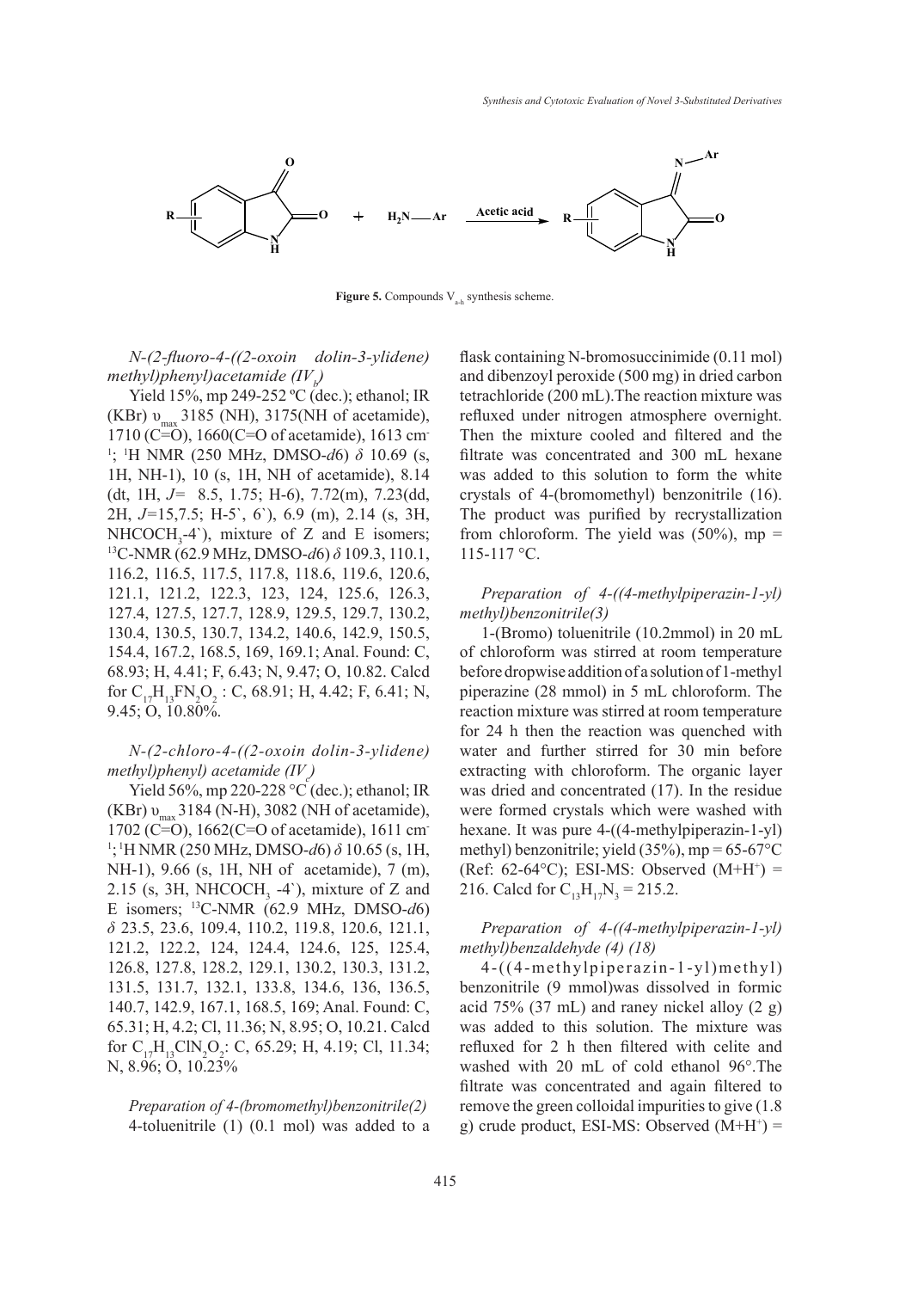219. Calcd for  $C_{13}H_{18}N_2O = 218.29$ 

*Synthesis of 3-(4-((4-methylpiperazin-1-yl)* methyl)benzylidene)indolin-2-one (IV<sub>a</sub>)

A reaction mixture of oxindole (1 equiv), 4-((4-methylpiperazin-1-yl) methyl) benzaldehyde (1.2 equiv), and piperidine (0.1 equiv) in ethanol (1-2 mL /1 *μ*mol oxindole) was stirred at 90 °C overnight. The solvent of the reaction mixture was evaporated and the residue was dissolved in warm ethyl acetate and passed through a column of silica gel. The polarity of eluting solvent was increased with the addition of methanol to the ethyl acetate. The yellow liquid phase was collected and the solvent was evaporated to achieve 3-(4-((4-methylpiperazin-1-yl)methyl) benzylidene) indolin-2-one**:** Yield 38%, mp 264-269 °C (dec.) ; ethanol; <sup>1</sup> H NMR (500 MHz, DMSO-*d*6) *δ* 10.58 (s, 1H, NH-1), 7.66 (d, 2H, *J*= 8, H-2′,6′), 7.59 (s , 1H, H-vinyl),7.56(d, *J*= 8, 1H, H-4), 7.43(d, 2H, *J*= 8, H-3‹, 5`), 7.21(t, 1H, *J*= 7.5, H-6), 6.85 (m, 2H, H-5,7),3.52 (s,  $2H, CH<sub>2</sub>$ ),  $2.37(m, 8H, CH<sub>2</sub>$  piperazine),  $2.16(s,$ 3H, CH3 ) ; 13C-NMR (62.9 MHz, DMSO-*d*6) *δ* 45.2, 52.1, 54.3, 61.5, 110.1, 120.8, 121.1, 122.3, 127.1, 128.5, 129, 129.2, 130, 131.8, 132.9, 135.7, 140.2, 142.8, 164.6, 168.6; ESI-MS: Observed  $(M+H^+) = 334$ . Calcd for  $C_{21}H_{23}N_{3}O = 333.43$ ; Anal. Found: C, 75.70; H, 6.93; N, 12.58; O, 4.78. Calcd for  $C_{21}H_{23}N_{3}O$ : C, 75.65; H, 6.95; N, 12.60; O, 4.80%.

*3-((5-(4-fluorophenyl)pyridin-3-yl)methylene) indolin-2-one* (IV<sub>e</sub>)

Yield 85%, mp 204-206.9 °C (dec.); ethanol; IR (KBr) υ<sub>max</sub> 3160 (N-H), 1720 (C=O), 1689, 1607 cm-1; 1 H NMR (250 MHz, DMSO-*d*6) *δ*  10.70 (s, 1H, NH), 9.23 (t,1H, *J=* 2; H-2′), 9.15 (d,1H, *J*=1.75; H-6′),8.9 (m,1H, H-4′), 7.91 (s, 1H, H-vinyl), 7.84 (m), 7.72 (t, 1H, *J* = 7.5 Hz; H-4), 7.39 (m), 7.26 (t, 1H, *J* =7.5; H-5), 7.05 (t,1H, *J* =7.5; H-6), 6.87 (m,1H; H-7) , mixture of Z and E isomers ;  $^{13}$ C-NMR (62.9) MHz, DMSO-*d*6) *δ* 115.9, 116.2, 120.2, 120.7, 121.3, 122.1, 124.3, 128.9, 129, 129.1, 129.6, 129.8, 130.6, 130.7, 131.8, 132.4, 132.7, 132.8, 133.3, 133.7, 134.3, 135.6, 141.1, 143.2, 147.9, 148, 148.1, 150.9, 160.5, 164.4, 167, 168.1; ESI-MS: Observed  $(M+H^+) = 317$ . Calcd for  $C_{20}H_{13}FN_2O = 316.3$ . Anal. Found: C, 75.96; H, 4.15; F, 6.03; N, 8.84; O, 5.05. Calcd for  $C_{20}H_{13}FN_{2}O$ : C, 75.94; H, 4.14; F, 6.01; N, 8.86; O, 5.06%.

### *General Procedure for Compounds*  $(V_{ab})$

A mixture of indole-2, 3-dione (0.01 M) and Amine (0.01 M) in absolute ethanol(20 mL) was refluxed for 20 h in the presence of 2-3 drops of glacial acetic acid (19). After cooling, the resultant was filtered and washed with hexane and recrystallised from appropriate solvent to give compounds  $V_{ab}$ .

## *5-fluoro-3-(p-tolylimino)indolin-2-one (V<sup>a</sup> )*

Yield 38%, mp 264-269 °C (dec.); ethanol; IR (KBr) υ<sub>max</sub> 3256 (N-H), 1741 (C=O),1652  $(C=N)$ , 1613 cm<sup>-1</sup>; <sup>1</sup>H NMR (250 MHz, DMSO-*d*6) *δ* 11.03 (s,1H, NH-1), 7.15 (m, 6H, H-6,7,2′,3′,5′,6′), 6.14 (dd, 1H, *J* = 8.5, 2.5 Hz; H-4), 2.37(s, 3H, CH<sub>3</sub>-4'), mixture of Z and E isomers; 13C-NMR (62.9 MHz, DMSO-*d*6) *δ* 20.5, 111.5, 111.9, 112.5, 112.6, 115.9, 116, 117.4, 119.8, 120.5, 120.9, 128.7, 130, 134.6, 143.2, 147.2, 154.3, 154.8, 158.5, 163.5; ESI-MS: Observed (M+H<sup>+</sup>) = 255 Calcd for  $C_{15}H_{11}FN_{2}O$ = 254.2;Anal. Found: C, 70.89; H, 4.31; F, 7.45; N, 11.03; O, 6.27. Calcd for  $C_{15}H_{11}FN_2O$ : C, 70.86; H, 4.36; F, 7.47; N, 11.02; O, 6.29%.

*5-fluoro-3-(4-hydroxyphenylimino)indolin-2 one*  $(V_p)$ 

Yield 74%, mp 307-320 °C (dec.); ethanol; IR (KBr) υ<sub>max</sub> 3298, 1711 (C=O), 1619, 1599 (C=N) cm-1; 1 H NMR (250 MHz, DMSO-*d*6) *δ*  10.97 (s,1H, NH-1), 9.66 (s, 1H, OH-4′), 7.26 (m),6.84 (m), 6.44 (dd,1H, *J* =8.5, 2.5 Hz; H-4), mixture of Z and E isomers ;  $^{13}$ C-NMR (62.9) MHz, DMSO-*d*6) *δ* 108.6, 109, 111.1, 111.3, 111.5, 112.3, 112.4, 114.7, 115.9, 116, 116.2, 119, 119.4, 119.9, 120.1, 120.5,124.6, 138.8, 140.7, 141, 142.9, 143, 153.4, 154.8, 155.8, 156.9, 158.6, 158.9, 163.7; ESI-MS: Observed (  $M+H^+$ ) = 257. Calcd for  $C_{14}H_9FN_2O_2 = 256.23$ ; Anal. Found: C, 65.68; H, 3.53; F, 7.42; N, 10.91; O, 12.47. Calcd for  $C_{14}H_9FN_2O_2$ : C, 65.62; H, 3.54; F, 7.41; N, 10.93; O, 12.49%.

*4-(5-fluoro-2-oxoindolin-3-ylideneamino) benzamide* (V<sub>c</sub>)

Yield 19%, mp 277-310 °C (dec.); ethanol;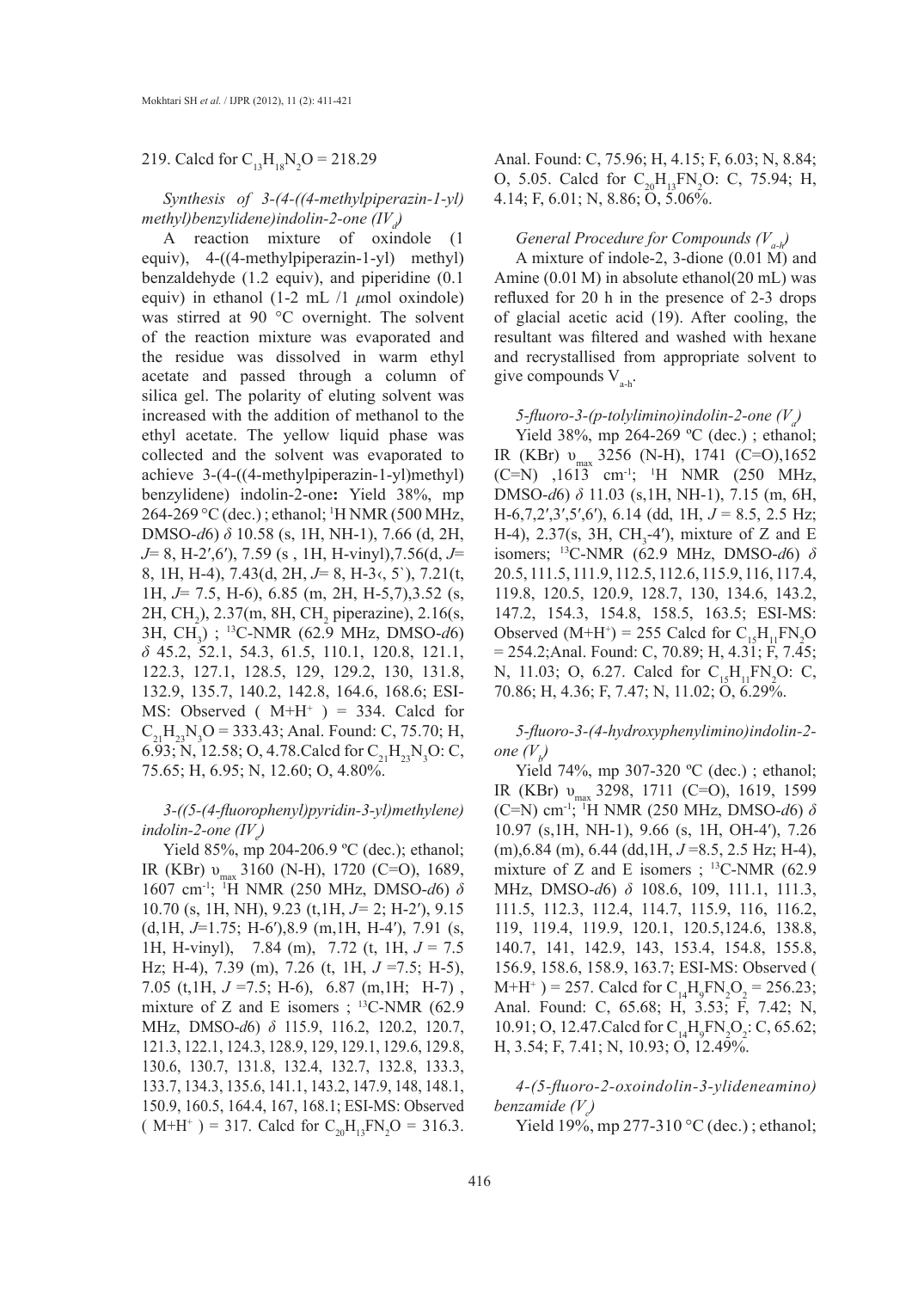IR (KBr)  $v_{max}$  3394 (NH<sub>2</sub>), 3232 (N-H), 1741 (C=O Oxindole),1673 (C=O benzamide), 1630 (C=N) cm-1; 1 H NMR (250 MHz, DMSO-*d*6) *δ* 11.09 (s,1H, NH-1), 7.94(m), 7.33 (m),7.06 (m), 6.92 (m), 5.97(dd, 1H, *J=* 8.25, 2.5; H-4), mixture of Z and E isomers; 13C-NMR (62.9 MHz, DMSO-*d*6) *δ* 109.7, 110.1, 111.7, 112.1, 112.7, 112.8, 115.8, 115.9, 116.9, 118.2, 120.9, 121.3, 127.9, 129.2, 130.8, 143.4, 152.4, 163.3, 167.3, 167.6; ESI-MS: Observed ( $M+H^+$ ) = 284. Calcd for  $C_{15}H_{10}FN_3O_2 = 283.2$ ; Anal. Found: C, 63.70; H, 3.55; F, 6.72; N, 14.85; O, 11.33. Calcd for  $C_{15}H_{10}FN_3O_2$ : C, 63.60; H, 3.56; F, 6.71; N, 14.83; O, 11.30%.

## *3-(4-chlorophenylimino)-5-(trifluoromethoxy) indolin-2-one*  $(V_d)$

Yield 43%, mp 230-240 °C (dec.); ethanol; IR (KBr) υ<sub>max</sub> 3282 (N-H), 1746 (C=O),1628 (C=N) cm-1; 1H NMR (250 MHz, DMSO-*d*6) *δ* 11.21 (s,1H, NH-1), 7.46 (m), 7.06 (m), 6.20 (d,1H, *J=* 1.25 Hz; H-4), mixture of Z and E isomers ; 13C-NMR (62.9 MHz, DMSO-*d*6) *δ* 112, 112.7, 116, 117.8, 119.3, 121.1, 127.3, 127.4, 128.2, 129.4, 129.5, 142.1, 143.3, 144.7, 146, 147.3, 148.7, 152.9, 154.8, 158.4, 163.3. 6 ; ESI-MS: Observed ( $M+H^+$ ) = 342. Calcd for  $C_{15}H_8CIF_3N_2O_2 = 340.7$ ; Anal. Found C, 52.92; H, 2.36; Cl, 10.43; F, 16.75; N, 8.21; O, 9.37. Calcd for  $C_{15}H_8CH_3N_2O_2$ : C, 52.88; H, 2.37; Cl, 10.41; F, 16.73; N, 8.22; O, 9.39%.

*3-(p-tolylimino)-5-(trifluoromethoxy)indolin-*2-one (V<sub>e</sub>)

Yield 59%, mp 266.5-268.5 °C (with dec.); ethanol; IR (KBr)  $v_{\text{max}}$  3254 (N-H), 1741 (C=O),1619(C=N) cm-1; 1H NMR (250 MHz, DMSO-*d*6) *δ* 11.3 (s,1H, NH-1), 7.15(m, 6H, H- 6, 7, 2′, 3′, 5′, 6′), 6.25 (d, 1H, *J* = 1.25 Hz, H-4), 2.36 (s, 3H,  $CH_3$ -4'), mixture of Z and E isomers; 13C-NMR (62.9 MHz, DMSO-*d*6) *δ* 20.41, 20.55, 111.8, 112.6, 116.1, 117.3, 117.8, 119.9, 127.1, 128.7, 129.9, 134.7, 142.1, 145.7, 147.4, 154.1, 163.4 ; ESI-MS: Observed ( M+H+  $= 321$ . Calcd for  $C_{16}H_{11}F_3N_2O_2 = 320.2$ ; Anal. Found: C, 60.2; H, 3.45; F, 17.81; N, 8.74; O, 9.97. Calcd for  $C_{16}H_{11}F_3N_2O_2$ : C, 60.00; H, 3.46; F, 17.80; N, 8.75; O, 9.99%.

*3-(4-hydroxyphenylimino)-5-(trifluoromethoxy) indolin-2-one (V<sub>f</sub>)* 

Yield 80%, mp 230-238 °C (dec.); ethanol; IR (KBr) υ<sub>max</sub> 3314 (O-H), 3209 (N-H), 1732 (C=O),1627 (C=N) cm-1; 1 H NMR (250 MHz, DMSO-*d*6) *δ* 11.13 (1H,s, NH-1), 9.66 (s,1H, OH-4′), 7.37 (m), 6.89(m), 6.60 (d, 1H , *J* = 1.25 Hz; H-4), mixture of Z and E isomers; 13C-NMR (62.9 MHz, DMSO-*d*6) *δ* 111.5, 112.4, 114.7, 115.9, 116.3, 117.5, 119.9, 123.8, 124.8, 125.8, 126.8, 138.7, 141, 142.1, 143.4, 145.6, 149.1, 153.2, 155.9, 157.1, 158.9, 163.7; ESI-MS: Observed ( $M+H^+$ ) = 323. Calcd for  $C_{15}H_9F_3N_2O_3 = 322.2$ ; Anal. Found: C, 55.93; H, 2.84; F, 17.67; N, 8.69; O, 14.92. Calcd for  $C_{15}H_{9}F_{3}N_{2}O_{3}$ : C, 55.91; H, 2.82; F, 17.69; N, 8.69; O, 14.90%.

*4-(2-oxo-5-(trifluoromethoxy)indolin-3 ylideneamino)benzamide (Vg )*

Yield 49%, mp 296-304  $\degree$ C (dec.); ethanol; IR (KBr)  $v_{max}$  3429 (NH<sub>2</sub>), 3121 (N-H), 1727 (C=O Oxindole),1697 (C=O benzamide), 1608 (C=N) cm-1 ;1 H NMR (250 MHz, DMSO-*d*6) *δ* 11.22 (brs, 3H, NH-1, CONH<sub>2</sub>-4'), 7.48 (m,6H, H-6,7,2′, 3′, 5′, 6′), 6.10 (s,1H, H-4), mixture of Z and E isomers ;  $^{13}$ C-NMR (62.9) MHz, DMSO-*d*6) *δ* 112, 112.7, 116, 116.8, 118, 118.3, 121.8, 122.1, 127.4, 127.9, 129.1, 130.1, 130.8, 142.1, 143.3, 144.8, 145.9, 151.5, 152.5, 154.4, 158.4, 163.2, 167.1, 167.6; ESI-MS: Observed ( $M+H^+$ ) = 350. Calcd for  $C_{16}H_{10}F_3N_3O_3 = 349.26$ ; Anal. Found: C, 55.05; H, 2.88; F, 16.30; N, 12.05; O, 13.72. Calcd for  $C_{16}H_{10}F_3N_3O_3$ : C, 55.02; H, 2.89; F, 16.32; N, 12.03; O, 13.74%.

*4-(5, 7-dichloro-2-oxoindolin-3-ylideneamino) benzamide (Vh )*

Yield 58%, mp 322-325 °C (dec.); ethanol; IR  $(KBr)$   $v_{max}$  3460 (NH<sub>2</sub>), 3339 (N-H), 1733(C=O Oxindole), 1662(C=O benzamide),1610(C=N) cm-1; 1 H NMR (250 MHz, DMSO-*d*6) *δ* 11.65  $(s, 1H, NH-1), 11.51 (s, 2H, CONH<sub>2</sub>-4'), 7.3 (m),$ 6.18 (d, 1H, *J* =1.75 Hz; H-4), mixture of Z and E isomers ; 13C-NMR (62.9 MHz, DMSO-*d*6) *δ* 112.4, 115.8, 116.6, 116.9, 117.9, 118.4, 120.6, 120.8, 121.3, 122.8, 123.3, 123.9, 125.6, 126.8, 127, 127.9, 129, 129.2, 130.3, 131, 133, 135, 142.2, 143.6, 146.5, 151.2, 151.6, 152,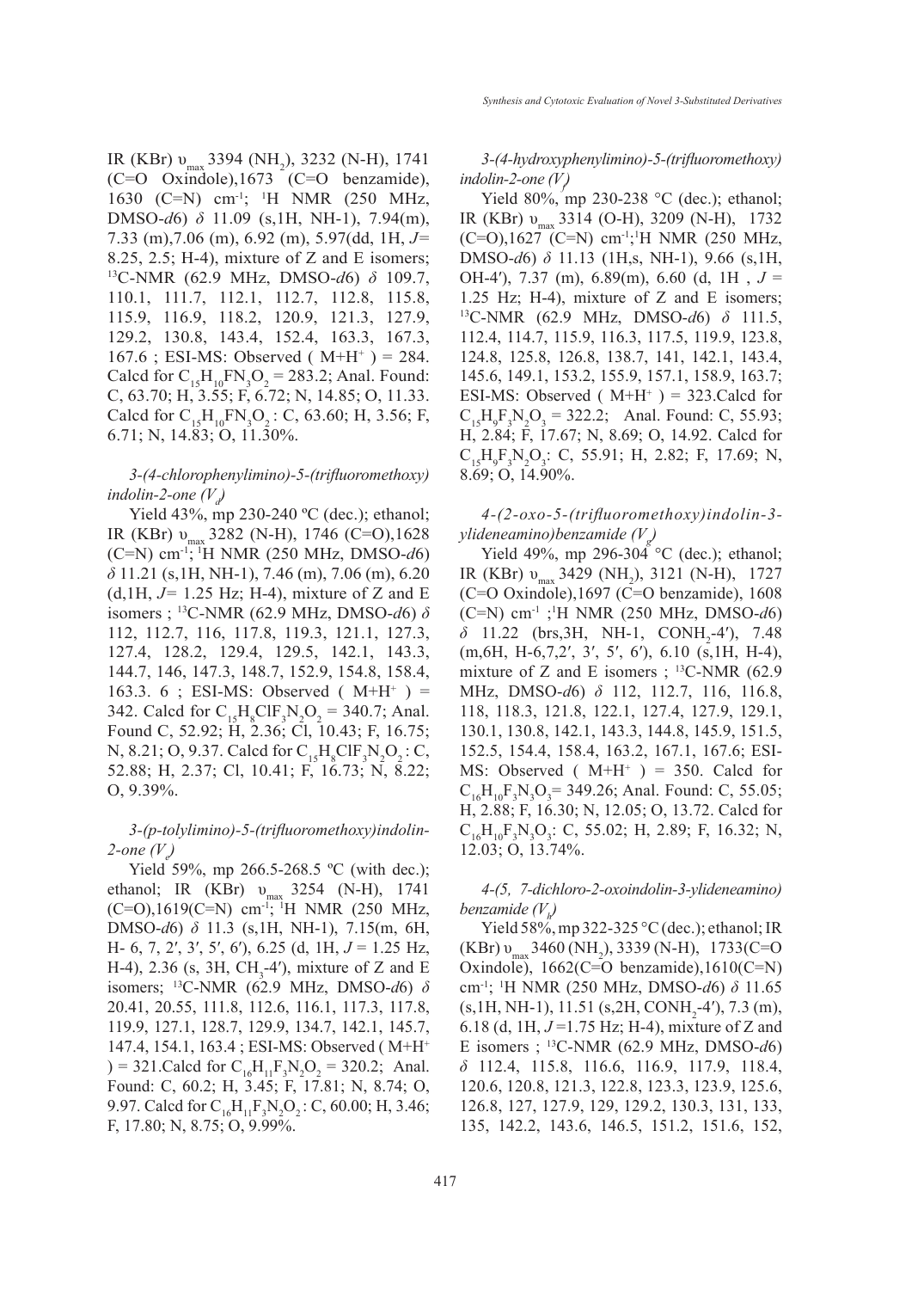| Comp. ID.                  | $MCF-7a$         |                          | <b>HT29</b> b    |                          |
|----------------------------|------------------|--------------------------|------------------|--------------------------|
|                            | $IC_{50}(\mu M)$ | RSD%                     | $IC_{50}(\mu M)$ | $RSD\%$                  |
| $IV_a$                     | 6                | 7.9                      | 13.13            | 4.3                      |
| $IV_{b}$                   | 9.3              | 5.0                      | 10.75            | $6.8\,$                  |
| $IV_c$                     | >100             | $\sim$                   | 38.27            | 4.3                      |
| $IV_d$                     | 42.07            | 3.8                      | 7.51             | 6.9                      |
| $\mathbf{IV}_{\mathrm{e}}$ | 8.54             | 6.7                      | >100             | $\overline{\phantom{0}}$ |
| $\mathbf{V}_{\rm a}$       | >100             | $\overline{\phantom{a}}$ | >100             |                          |
| $\mathbf{V}_{\rm b}$       | >100             | Ξ.                       | >100             |                          |
| $\mathbf{V}_{\rm c}$       | >100             | ۰                        | >100             | ۰.                       |
| $\mathbf{V}_{\mathbf{d}}$  | >100             | ٠                        | 90.31            | 2.1                      |
| $\mathbf{V}_{\text{e}}$    | >100             | -                        | >100             | $\overline{\phantom{a}}$ |
| $\mathbf{V}_{\rm f}$       | >100             | ۰                        | >100             | $\overline{\phantom{a}}$ |
| $\mathbf{V}_{\rm g}$       | 27.2             | 7.1                      | 61.9             | 3.4                      |
| $\mathbf{V}_{\rm h}$       | 65.86            | 8.1                      | >100             | ٠                        |
| <b>TAMOXIFEN</b>           | 6.05             | 4.9                      | 10.36            | 3.7                      |

**Table 2.** IC<sub>50</sub> values of Compound IV<sub>300</sub>, V<sub>30</sub> and Tamoxifen on MCF7 and HT29 cell lines by MTT assay.

<sup>a</sup> human breast adenocarcinoma cell line. <sup>b</sup> human colon adenocarcinoma cell line

153.4, 158.1,159.4, 163, 167.2, 167.5, 168; ESI-MS: Observed ( $M+H^+$ ) = 335. Calcd for  $C_{15}H_{9}Cl_{2}N_{3}O_{2} = 334$ ; Anal. Found: C, 53.91; H, 2.70; Cl, 21.24; N, 12.58; O, 9.59. Calcd for  $C_{15}H_{9}Cl_{2}N_{3}O_{2}$ : C, 53.91; H, 2.71; Cl, 21.22; N, 12.57; O, 9.58%.

### *Cytotoxic activity Cell lines*

HT-29(human colon adenocarcinoma cell line) and MCF-7 cells (human breast adenocarcinoma cell line*)* were used for the *in-vitro* screening of newly synthesized compounds. Cell lines were obtained from Pasture Institute of Iran, Tehran, Iran. Each cell line was cultured in suitable medium for desired growth, plus 10% FBS and 1% penicillinstreptomycine in a humidified incubator at 37°C in an atmosphere of 95% O2 and 5% CO2. Then the growth curve of each cell line was plotted.

### *Subculture of adherent cell lines*

Cultures were observed using an inverted microscope to assess the degree of confluency and the absence of bacterial and fungal contaminants was confirmed. Cell monolayer was washed with PBS (Phosphate buffer solution) using a volume equivalent to half the volume of culture medium. Trypsin was added on to the washed cell monolayer, flask was rotated to cover monolayer with trypsin. Flask was returned to the incubator and left for 2-10 min. The cells were examined using an inverted microscope to ensure that all the cells were detached and floated. The cells were resuspended in a small volume of fresh serum containing appropriate medium.A 100 μL aliquot was removed to perform a cell count. The required number of cells were transferred to plates (tissue culture grade, 96 wells, round bottom) and incubated for 24 h at 37 °C and 5 % CO2.

### *MTT assay*

Cell viability was assessed by MTT assay (microculture tetrazolium/formazan assay). After 24 h the medium of the cells which were seeded in 96 well plates was replaced by fresh medium containing compounds, each experiment was done in triplicate and six concentrations (20, 21). Tamoxifen was used as positive control. Then, the cells were incubated at 37°C for 72 h, the medium was changed by fresh medium containing MTT ([3-(4, 5 dimethylthiazol-2-yl)-2,4-diphenyltetrazolium bromide]) with a final concentration of 0.5 mg/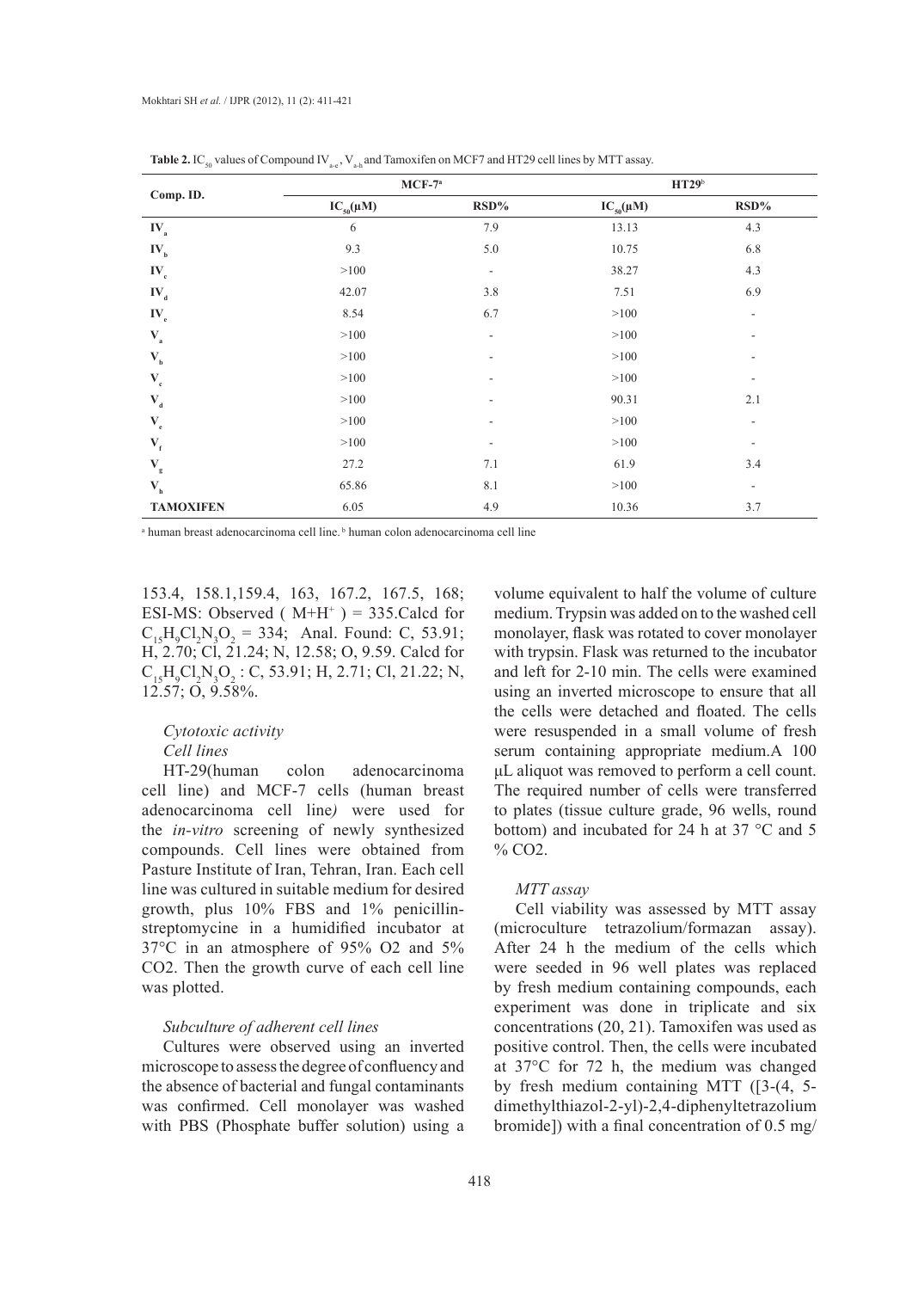| Compound                     | CLoqP <sup>a</sup> | P <sub>b</sub> | V <sup>c</sup> | SA <sup>d</sup> | DM <sup>e</sup> |
|------------------------------|--------------------|----------------|----------------|-----------------|-----------------|
| $IV_a$                       | 3.7836             | 1057.02        | 81.58          | 330.762         | 4.144           |
| $IV_{b}$                     | 3.7808             | 5454.61        | 92.26          | 123.949         | 2.146           |
| $IV_c$                       | 2.0496             | 2139.00        | 81.36          | 300.439         | 4.293           |
| $IV_d$                       | 2.3696             | 3488.20        | 85.56          | 118.548         | 3.918           |
| $IV_e$                       | 3.538              | 5205.99        | 103.14         | 192.032         | 3.159           |
| $\mathbf{V}_{\mathbf{a}}$    | 3.292              | 926.57         | 71.75          | 571.2           | 1.158           |
| $\mathbf{V}_{_{\mathbf{b}}}$ | 2.126              | 1049.3         | 67.67          | 133.9           | 2.338           |
| $\mathbf{V}_{\rm c}$         | 1.306              | 1166.7         | 75.06          | 249.2           | 5.4             |
| $\mathbf{V}_{\rm d}$         | 4.391              | 1648.15        | 78.9           | 235.2           | 2.44            |
| $\mathbf{V}_{\text{e}}$      | 4.177              | 1725.83        | 80.2           | 203.6           | 2.044           |
| $\mathbf{V}_{\rm f}$         | 3.011              | 1747.35        | 76.11          | 216.02          | 2.957           |
| $\mathbf{V}_{\rm g}$         | 2.191              | 1456.59        | 83.51          | 128.59          | 5.53            |
| $\mathbf{V}_{\rm h}$         | 2.589              | 1233.72        | 83.87          | 451.84          | 4.027           |

**Table 3.** Global physicochemical properties for compounds  $IV_{\text{a-e}}$  and  $V_{\text{a-h}}$ .

<sup>a</sup> ClogPs were calculated by using ChemDraw Ultra version 8.0. <sup>b</sup> Polarizability ( $\AA$ <sup>3</sup>) values were calculated by using ChemDraw Ultra version 8.0. <sup>c</sup> Molecular volume ( $\AA$ <sup>3</sup>) values were calculated by using ChemDraw Ultra version 8.0. <sup>d</sup> Surface area ( $\AA$ <sup>2</sup>) values were calculated by using ChemDraw Ultra version 8.0. <sup>e</sup> Dipole moment ( debye) values were calculated by using ChemDraw Ultra version 8.0.

mL. The cells were incubated for another 4 h in a humidified atmosphere at 37°C and after that the medium containing MTT was removed and remaining MTT formazan crystals were dissolved in 200 μL DMSO. The absorbance was measured at 570 nm after 20 min shaking using an ELISA reader.  $IC_{50}$  was defined as the concentration of the compounds that produced a 50% decrease in cell viability relative to the negative control which was wells exposed to the solvent without any compound. IC50 was determined by plotting a graph of Log (concentration of compound) *vs* % effect (cell viability). A line drawn from 50 % value on the *Y* axis meets the curve and interpolate to the *X* axis. The X axis value gives the Log (concentration of compound). The antilog of that value gives the IC50 value.



**Figure 6.** chemical structures of Imatinib and compound  $IV_e$ .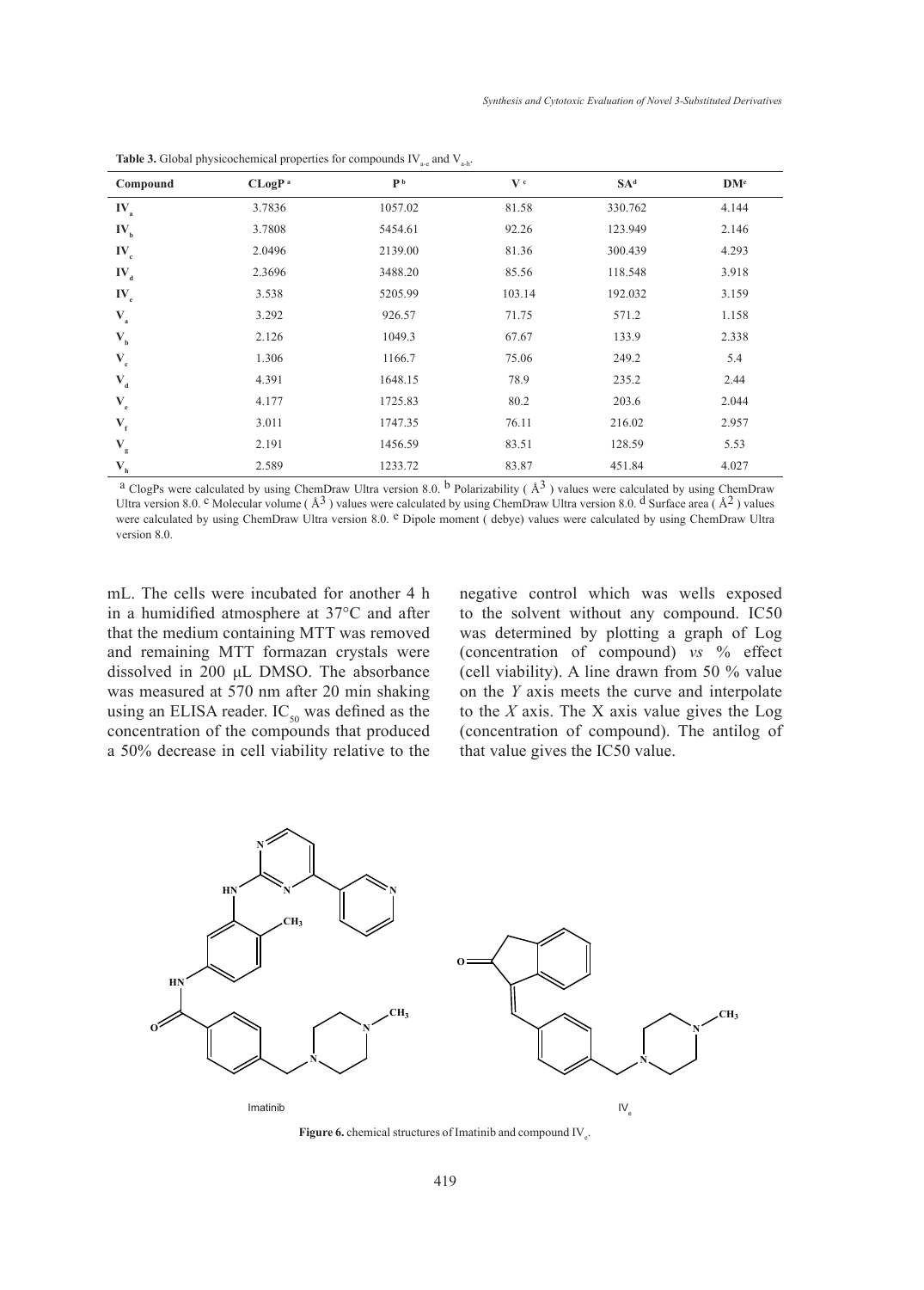### **Results and Discussion**

All the synthesized compounds were assayed for their cytotoxic activities against colon cancer cell lines (HT29) and breast cancer cell lines (MCF7). The results are presented in Table 2.

As it appears from Table 2, the most active compounds are among the 3-benzylidene indole-2-one derivatives (IVseries). In 3-phenyliminoindole-2-ones (V series) only compound  $V_g$  showed moderate cytotoxic activity (27.2  $\mu$ M against MCF7 and 61.9  $\mu$ M against HT29). Compounds  $IV_a$  and  $IV_b$  in 3-benzylidene indole-2-one series showed the best activities against both MCF7and HT29 cell lines. The most potent compound against MCF7 breast cancer cell is compound  $IV_a$  which bears 5-bromo substitution. This is in complete agreement with the report by Olgen et al for a series of N-benzyl-indole derivatives. They have found the 5-bromo substituted derivatives as the most potent inhibitors of c-Src tyrosine kinase.

Compound IV<sub>d</sub> which shows highest activity against HT29 (7.51  $\mu$ M) has a moderate activity  $(42.07 \mu M)$  against MCF7.

Compound IV $_{d}$  is a 3-benzylidene indole-2one derivative with a methyl piperazine moiety similar to the structure of Imatinib which is a 2-phenylaminopyrimidine derivative that functions as a specific inhibitor of a number of tyrosine kinase enzymes (Figure 6).

Global physicochemical properties for compounds  $IV_{\text{a-e}}$  and  $V_{\text{a-h}}$  were calculated using Chemdraw Ultra version 8.0 and the results are presented in Table 3.

Efforts to find a relationship between these physicochemical parameters and cytotoxic activities of the compounds did not result in a clear correlation. The only interesting point in this regard is the closeness of CLogP values for the two most active compounds  $IV_a$  and  $IV_b$  which are 3.7836 and 3.7808 respectively.

Studies are in progress to examine whether further structural modifications, specialy with regard to substituents at the 5 position, can result in enhancement of the cytotoxic activity of 3-benzylidene indole-2-one derivatives. Since MTT assay is a general screening method to evaluate the cytotoxicity of compounds and lacks specificity for anti-cancer evaluation, further mechanistic studies are needed to demonstrate the anti cancer and anti apaptosis activity of these compounds.

Src family of thyrosine kinases and other members of kinase enzymes which are proven to be involved in human colon and/or breast cancer are among the best candidates for the future enzyme inhibition studies.

#### **Acknowledgements**

The authors would like to express their thanks to the research deputy of Shahid Beheshti University of Medical Sciences for financial support of this research.

#### **References**

- Chen I, Safe S and Bjeldanes L. Indole-3-carbinol and (1) diindolylmethane as aryl hydrocarbon (Ah) receptor agonists and antagonists in T47D human breast cancer cells. *Biochem. Pharmacol.* (1996) 51: 1069-1076.
- (2) Suzen S and Buyukbingol E. Anti-cancer activity studies of indolalthiohydantoin (PIT) on certain cancer cell lines. *Il Farmaco* (2000) 55: 246-248.
- Giagoudakis G and Markantonis SL. Relationships (3) between the concentrations of prostaglandins and the nonsteroidal antiinflammatory drugs indomethacin, diclofenac, and ibuprofen. *Pharmacotherapy* (2005) 25: 18-25.
- $(4)$  Buyukbingol E and Suzen S. Studies on the synthesis and structure-activity relationships of 5-(3'-indolyl)-2 thiohydantoin derivatives as aldose reductase enzyme ınhibitors. *Il Farmaco* (1994) 49: 443-447.
- (5) Suzen S and Buyukbingol E. Evaluation of anti-HIV activity of 5-(2-phenyl-3'- Indolyl)-2-thiohydantoin. *Il Farmaco* (1998) 53: 525-527.
- Walter G, Liebl R and von Angerer E. 2-phenylindole (6) sulfamates: inhibitors of steroid sulfatase with antiproliferative activity in MCF-7 breast cancer cells**.**  *J. Steroid. Biochem. Mol. Biol.* (2004) 88: 409-420.
- (7) Biberger C and von Angerer E. Phenylindoles with sulfur containing side chains. Estrogen receptor affinity, antiestrogenic potency, and antitumor activity. *J. Steroid. Biochem. Mol. Biol.* (1996) 58: 31-43.
- Ge X, Yannai S, Rennert G, Gruener N and Fares FA. (8) 3, 3′ -diindolylmethane induces apoptosis in human cancer cells. *Biochem. Biophys. Res. Commun*. (1996) 228: 153-158.
- Weng J, Tsai C, Kulp S and Chen C. Indole-3-carbinol (9) as a chemopreventive and anti-cancer agent. *Cancer Lett.* (2008) 262: 153-163.
- $(10)$  Aggarwal BB and Ichikawa H. Molecular targets and anticancer potential of indole-3-carbinol and its derivatives. *Cell Cycle* (2005) 4: 1201- 1215.